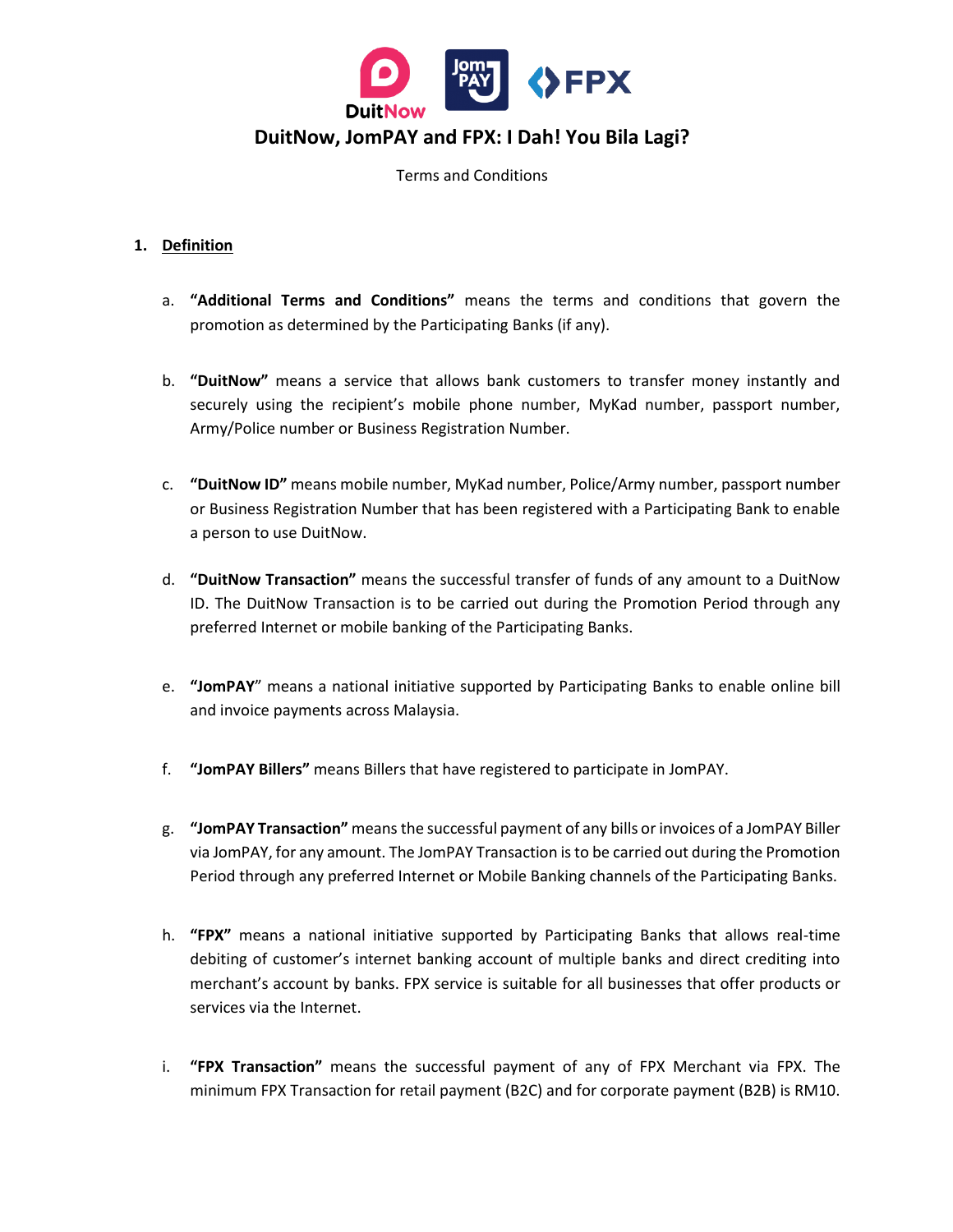

Terms and Conditions

The FPX Transaction is to be carried out during the Promotion Period through any preferred Internet or Mobile Banking of the Participating Banks.

- j. **"Organiser"** means Payments Network Malaysia Sdn. Bhd. (Company No.200801035403 (836743-D)).
- k. **"Participating Banks"** means the list of Banks as set out in **Table 2** below.
- l. **"Prize"** means the prize set out in Clause 4 below.
- m. **"Promotion Period"** means the DuitNow, JomPAY or FPX Transaction which takes place from  $1<sup>st</sup>$  August 2021 – 30<sup>th</sup> November 2021.
- n. **"Eligible Customer"** means existing DuitNow, JomPAY, and FPX Customers who perform a DuitNow or JomPAY or FPX Transaction.

### **2. Promotion Period**

a. The Promotion shall run from 00:00 hours (GMT+8) from  $1<sup>st</sup>$  August 2021 until 23:59 (GMT+8) hours to 30th November 2021 (both dates inclusive) **("Promotion Period").**

### **3. Eligibility and Qualifying Criteria**

- a. This Promotion is open to all retail bank customers;
- b. A DuitNow, JomPAY or FPX transaction made during the Promotion Period will be considered as 1 participating entry\*.
	- *DuitNow – minimum transaction value of RM10 and transaction to be made to a 3rd party recipient (transaction to own self is not eligible)*
	- *JomPAY - Splitting payment for any invoices/bills for this Promotion is strictly not allowed. For eg, if you are paying a biller's bills/invoice amounting to RM90, you are not allowed to split the payment into three sp transactions of RM30. Otherwise the split transactions will not be counted or eligible for winning any prizes.*
	- *FPX – Minimum transaction value of RM10*
- c. DuitNow, JomPAY or FPX transactions which are incomplete or performed before or after the Promotion Period shall not be accepted and will be forfeited.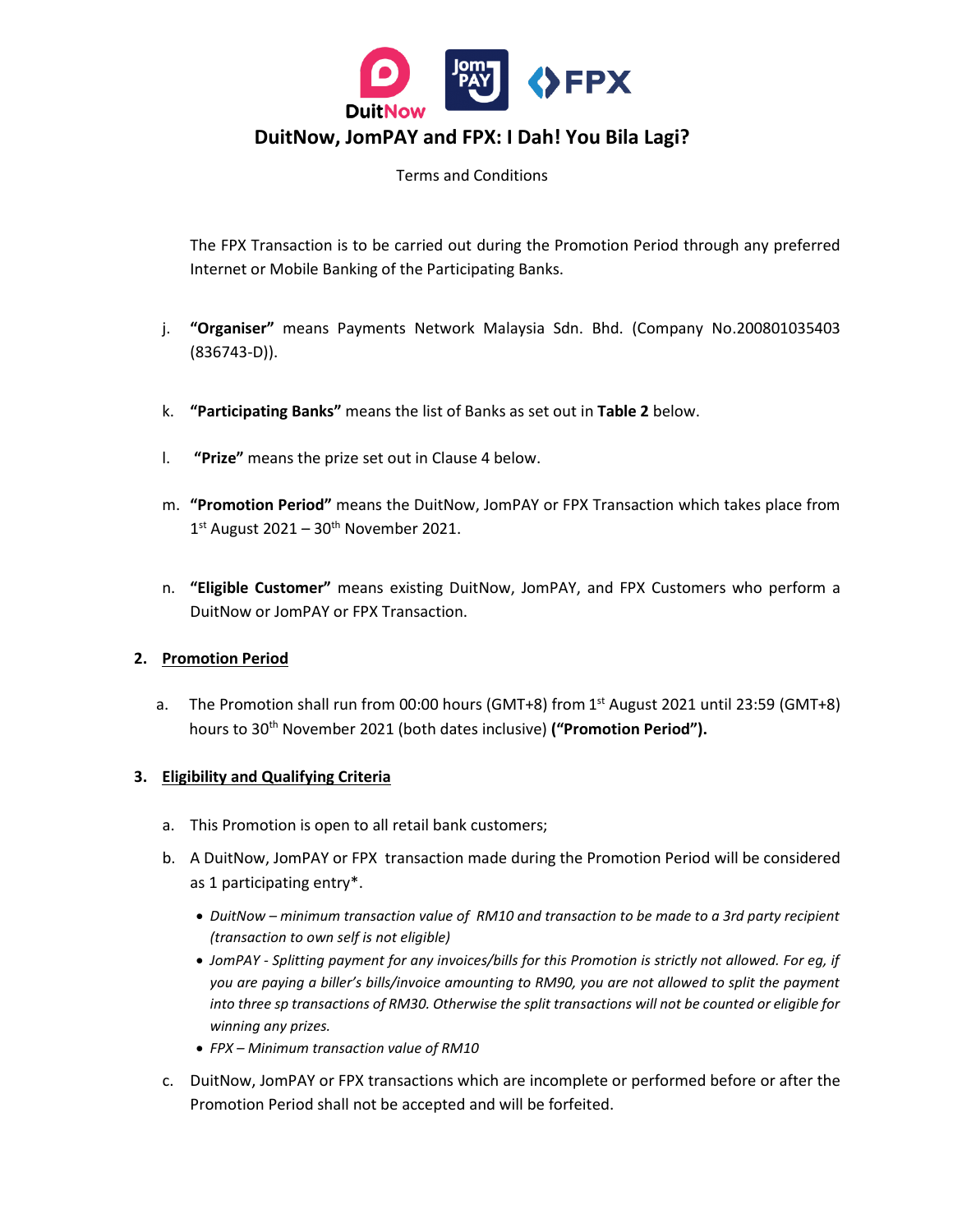

Terms and Conditions

- d. The eligibility requirements to participate in this Promotion are as follows:
	- i. Only retail customers who are above eighteen (18) years of age are eligible to participate;
	- ii. Customers' that hold any accounts with the Participating Banks that are terminated, suspended, cancelled or dormant during the Promotion Period and until the redemption of Prizes will NOT be eligible;
	- iii. Customers that hold any accounts with the Participating Banks that are delinquent or is not in good standing as determined by the Participating Banks at its sole and absolute discretion shall NOT be eligible;
	- iv. Customers who are declared bankrupt, have legal proceedings of any nature instituted against them or are of unsound mind shall NOT be eligible to participate.
- e. Customers are also required to refer to each Participating Bank's Additional Terms and Conditions as specified in the respective Participating Bank's website (if any).

### **4. Prizes**

| <b>Prize Pool</b> | <b>DuitNow</b>      | <b>JomPAY</b>       | <b>FPX</b>          |  |
|-------------------|---------------------|---------------------|---------------------|--|
| August            | RM10,000 x 1 winner | RM10,000 x 1 winner | RM10,000 x 1 winner |  |
| September         | RM10,000 x 1 winner | RM10,000 x 1 winner | RM10,000 x 1 winner |  |
| October           | RM10,000 x 1 winner | RM10,000 x 1 winner | RM10,000 x 1 winner |  |
| November          | RM10,000 x 1 winner | RM10,000 x 1 winner | RM10,000 x 1 winner |  |

**Table 1**

# **5. Participating Banks**

### **Table 2**

| Affin Bank Berhad             | Affin Islamic Bank Berhad                | Bank Pertanian Malaysia<br>Berhad (Agrobank)                   |
|-------------------------------|------------------------------------------|----------------------------------------------------------------|
| Alliance Bank Malaysia Berhad | Alliance Islamic Bank Malaysia<br>Berhad | Al-Rajhi Banking & Investment<br>Corporation (Malaysia) Berhad |
| AmBank (M) Berhad             | AmBank Islamic Berhad                    | Bank Islam Malaysia Berhad                                     |
| Bank Muamalat Malaysia Berhad | Bank Kerjasama Rakyat Malaysia<br>Berhad | <b>Bank Simpanan Nasional</b>                                  |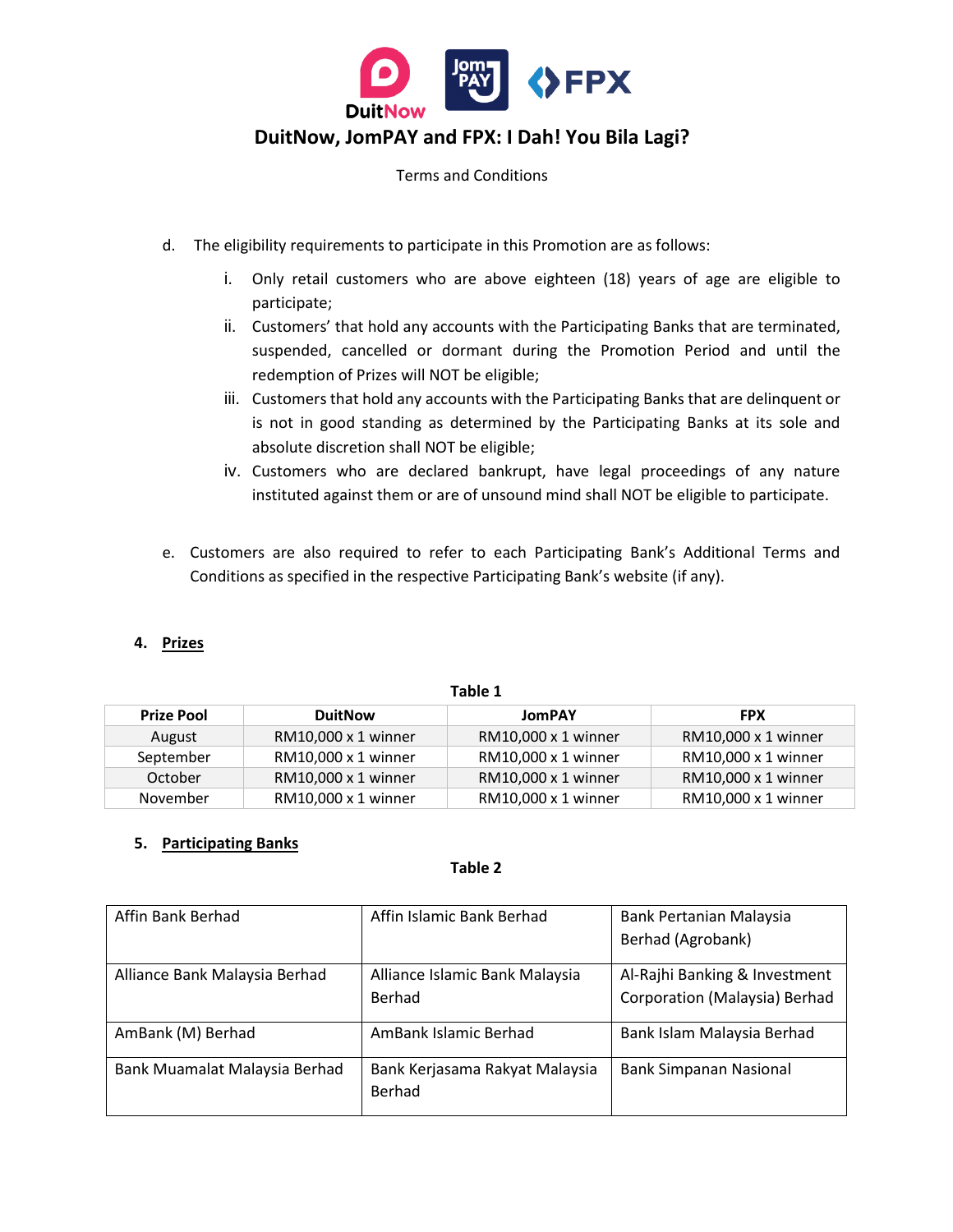

Terms and Conditions

| Bank of China (Malaysia) Berhad           | CIMB Bank Berhad                 | CIMB Islamic Bank Berhad                                             |
|-------------------------------------------|----------------------------------|----------------------------------------------------------------------|
| Citibank Berhad                           | Hong Leong Bank Berhad           | Hong Leong Islamic Bank<br>Berhad                                    |
| HSBC Bank Malaysia Berhad                 | HSBC Amanah Malaysia Berhad      | Industrial and Commercial<br>Bank of China (ICBC) Malaysia<br>Berhad |
| Kuwait Finance House (Malaysia)<br>Berhad | Malayan Banking Berhad           | Maybank Islamic Berhad                                               |
| OCBC Bank (Malaysia) Berhad               | OCBC Al-Amin (Malaysia) Berhad   | <b>Public Bank Berhad</b>                                            |
| <b>Public Islamic Bank Berhad</b>         | <b>RHB Bank Berhad</b>           | RHB Islamic Bank Berhad                                              |
| <b>Standard Chartered Bank</b>            | <b>Standard Chartered Saadiq</b> | United Overseas Bank                                                 |
| Malaysia Berhad                           | Berhad                           | (Malaysia) Berhad                                                    |

### **6. Shortlisting of Winners**

- a. For the Monthly Prizes, a total of three (3) winners will be selected by the Organiser on a monthly basis, via a random draw from the pool of eligible transactions throughout the Promotion Period ("Selected Winners").
- b. Selected Winners for the Monthly Prizes will be contacted by the respective Participating Bank to answer two (2) questions within fourteen (14) business days after the winner selection.
- c. Only three (3) attempts of phone calls will be made during office hours, Monday to Friday (9am - 5pm).
- d. In the event the Selected Winners cannot be contacted i.e. voicemail, line busy or unable to answer questions within one hour from the successful attempt, fails to answer all questions correctly, the Organiser and/or the respective Participating Banks shall allocate the Prize to the next Selected Winner.
- e. The names of the Selected Winners will be announced on PayNet's website at https://paynet.my

### **7. Prize Redemption**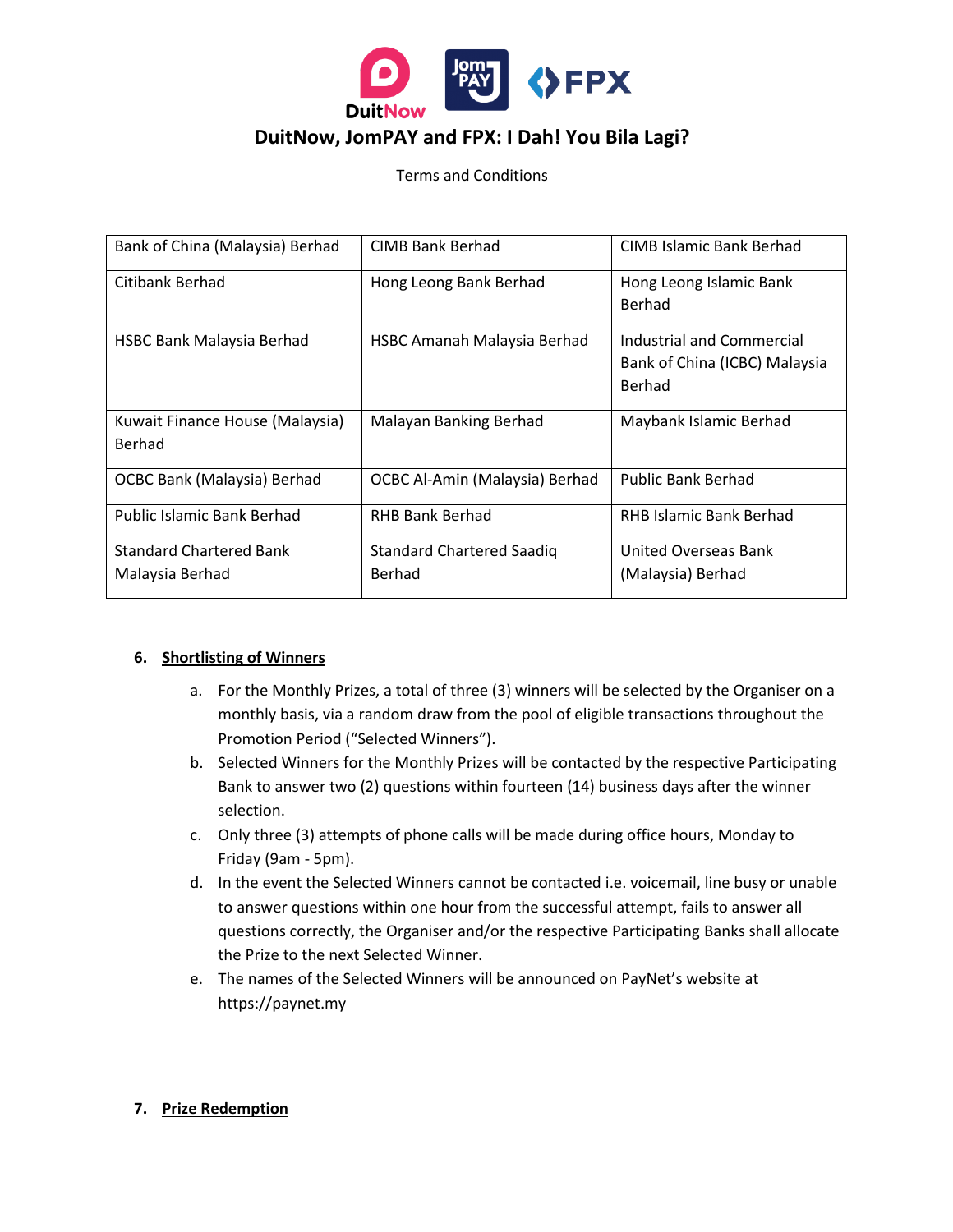

Terms and Conditions

- a. Visual(s) of the Prize shown in any advertisement, promotional publicity materials and other materials relating to this Promotion are solely for illustration purposes only and may not depict the actual image of the Prize.
- b. Unless otherwise specified in the Promotion Terms and Conditions herein, no substitution or replacement of, or modification to the Cash Prizes requested by the Selected Winners will be permitted.
- c. The Selected Winners shall liaise directly with their respective Participating Banks on all matters relating to the Cash Prizes.

### **8. General Terms and Conditions**

- a. To the fullest extent permitted by the law, in no event will the Organiser and the Participating Banks or any of its officers, servants, employees, representatives and /or agents (including, any third party service providers that the Organiser may engage for purposes of this Promotion) be liable for any loss or damages (including loss of income, profits or goodwill or indirect, incidental, consequential, exemplary, punitive or special damages of any party including third parties) howsoever arising whether in contract, tort, negligence or otherwise, in connection with this Promotion, even if the Organiser have been advised on the possibility of such damages in advance, and all such damages are expressly excluded.
- b. The Organiser shall be entitled to amend, vary, delete or add ("modifications") to any of these Promotion Terms and Conditions and/or to modify, cancel, terminate or suspend the Promotion at any time without prior notice. No compensation in cash or any kind shall be given for any losses or damages suffered or incurred by the Eligible Customers as a result of the above. **Customers are advice to periodically check for updates of this Promotion's Terms and Conditions at the Organiser's or the Participating Banks' websites. If any future modifications of this Promotion's Terms and Conditions are unacceptable to the Eligible Customers, discontinue any further participation in this Promotion.**
- c. Where applicable, to the fullest extent permitted by applicable laws, the Organiser offers no warranty or representation whatsoever, express, implied or statutory, in relation to the Promotion, the Prizes including, without limitation, the merchantable quality and fitness for purposes in respect of the Prizes and level of care and skill in respect of the relevant services provided in the Prizes. the Organiser accepts no liability (including without limitation, loss of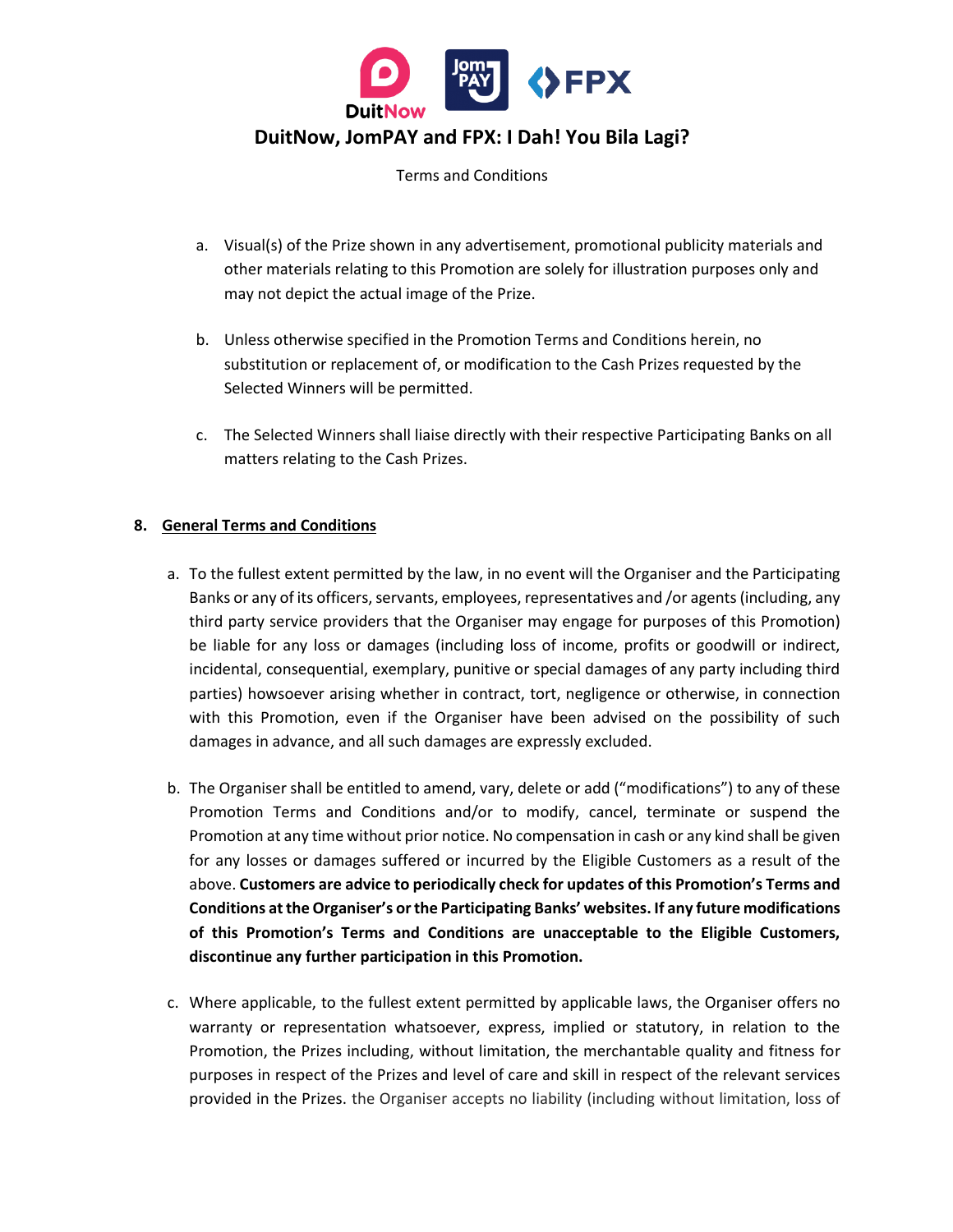

Terms and Conditions

income, profits or goodwill, direct or indirect, incidental, consequential, exemplary, punitive or special damages of any party including third party) howsoever arising whether in contract, tort, negligence or otherwise in connection with the Prizes, even if the Organiser has been advised of the possibility of such damages in advance, and all such damages are expressly excluded.

- d. All decisions made by the Organiser and/or the Participating Bank in relation to the Promotion including but not limited to the shortlisting, final selection of winners and forfeiture of the Prize shall be final, conclusive and binding. If any matters arise which are not covered in these Terms and Conditions, it will be determined solely by the Organiser.
- e. This Promotion Terms and Conditions shall be read together with the Additional Terms and Conditions of each Participating Bank which is available at the respective Participating Bank's websites **(collectively, "Terms and Conditions").**
- f. By participating in the Promotion, Eligible Customers agree to be bound by the Terms and Conditions stated herein. The Promotion Terms and Conditions shall prevail over any inconsistent terms and conditions contained in the Additional Terms and Conditions and/or in any other promotional or advertising materials for the Promotion. In the event of any inconsistency between the English and Bahasa Melayu (if any) version, the English version shall prevail.
- g. The Promotion Terms and Conditions shall be governed and construed in accordance with laws of Malaysia.
- h. Detailed information on the Promotion is available by logging on to [https://paynet.my](https://paynet.my/) at any time during Promotion Period.

### **9. Privacy Notice**

a. By Participating in the Promotion, the Eligible Customer gives their consent to and authorisze the Organiser and/or the Participating Banks to collect, store, use, process their names, masked Identification Numbers and other particulars ("Personal Data") for the purpose of running the Promotion, including but not limited to announcing and publishing Personal Data and/or photos of the Eligible Customer at the Organiser's and/or the Participating Banks website for advertising and publicity purposes.